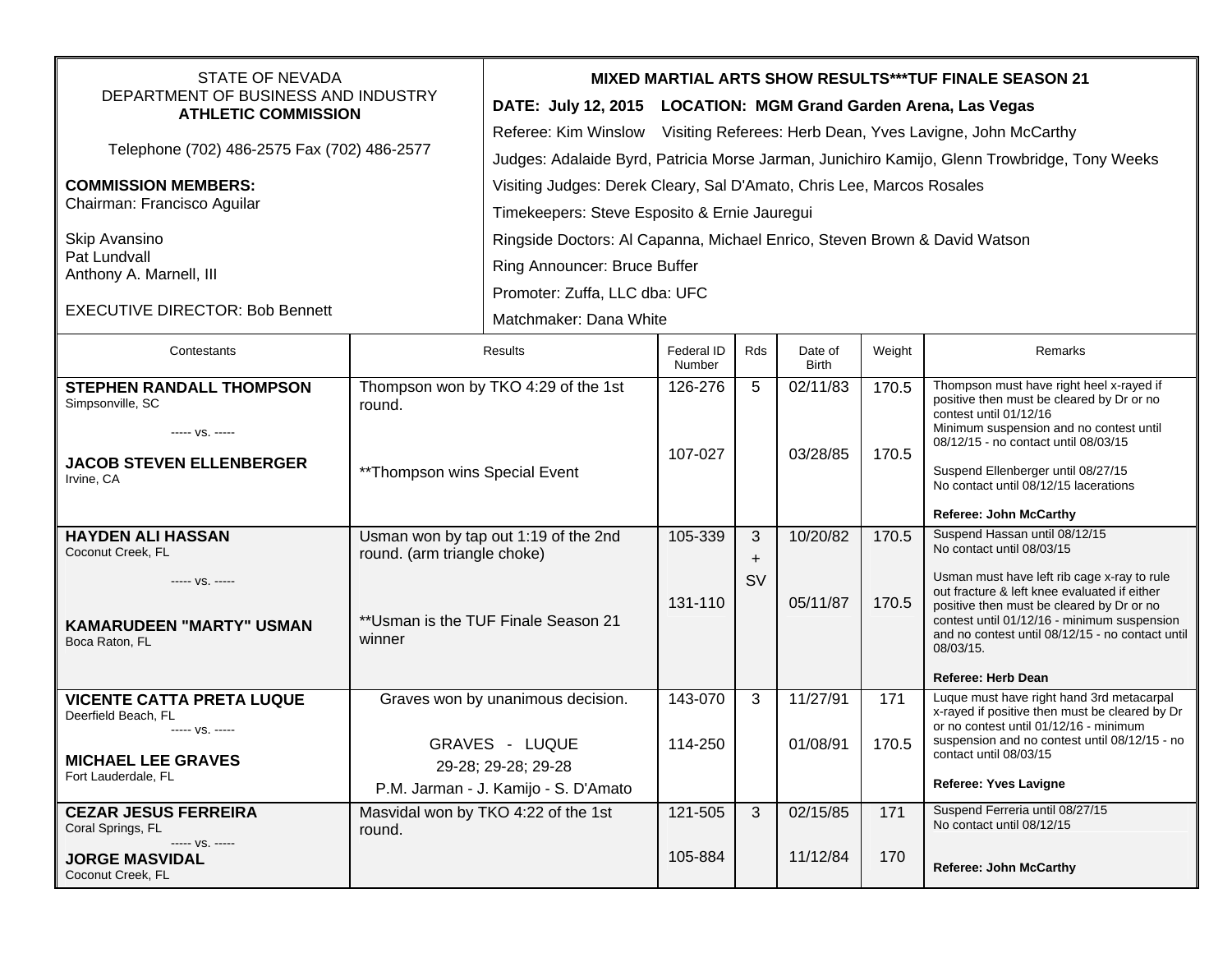| Contestants                                                         | <b>Results</b>                                                       | Federal ID<br>Number | Rds | Date of<br><b>Birth</b> | Weight | Remarks                                                                                                                                                                                              |
|---------------------------------------------------------------------|----------------------------------------------------------------------|----------------------|-----|-------------------------|--------|------------------------------------------------------------------------------------------------------------------------------------------------------------------------------------------------------|
| <b>DOMINIC LAMAR MALVEAUX</b><br><b>WATERS</b>                      | Sullivan won by unanimous decision.                                  | 121-660              | 3   | 04/11/89                | 171    | Suspend Waters until 08/12/15<br>No contact until 08/03/15- left eyebrow<br>laceration                                                                                                               |
| American Canyon, CA<br>----- VS. -----                              | SULLIVAN - WATERS<br>30-25; 29-28; 29-27                             | 105-669              |     | 03/13/81                | 170    | Suspend Sullivan until 08/12/15<br>No contact until 08/03/15-forehead laceration                                                                                                                     |
| <b>GEORGE M. SULLIVAN</b><br>Brick, NJ                              | P. Jarman - G. Trowbridge - D. Cleary                                |                      |     |                         |        |                                                                                                                                                                                                      |
|                                                                     |                                                                      |                      |     |                         |        | Referee: Yves Lavigne                                                                                                                                                                                |
| <b>CAIO CESAR MAGALHAES</b><br><b>PRAXEDES</b><br>Fortaleza, Brazil | Samman won by TKO 2:52 of the 1st<br>round. (rear naked choke)       | 125-992              | 3   | 12/14/87                | 185    | Magalhaes must have nose x-rayed if positive<br>then must be cleared by Dr or no contest until<br>01/12/16 - minimum suspension and no contest<br>until 08/27/15 - no contact until 08/12/15         |
| ----- VS. -----<br><b>JOSHUA KALEB SAMMAN</b><br>Hollywood, CA      |                                                                      | 111-289              |     | 03/14/88                | 186    | <b>Referee: John McCarthy</b>                                                                                                                                                                        |
|                                                                     |                                                                      |                      |     |                         |        |                                                                                                                                                                                                      |
| <b>MICHELLE E. WATERSON</b><br>Albuquerque, NM<br>----- VS. -----   | Waterson won by tap out 2:38 of the<br>3rd round. (rear naked choke) | 111-323              | 3   | 01/06/86                | 115    | Waterson must have right hand x-rayed if<br>positive then must be cleared by Dr or no<br>contest until 01/12/16 - minimum suspension<br>and no contest until 08/12/15 - no contact until<br>08/03/15 |
| <b>ANGELA ERICKA MAGANA</b><br>Farmington, NM                       |                                                                      | 108-707              |     | 08/02/83                | 115.5  | Suspend Magana until 08/12/15<br>No contact until 08/03/15                                                                                                                                           |
|                                                                     |                                                                      |                      |     |                         |        | <b>Referee: Herb Dean</b>                                                                                                                                                                            |
| <b>TREVOR ALAN SMITH</b><br>Renton, WA                              | Smith won by unanimous decision.                                     | 109-923              | 3   | 01/05/81                | 185.5  | Smith must have left hand 2nd metacarpal x-<br>rayed if positive then must be cleared by Dr or<br>no contest until 01/12/16                                                                          |
| ----- VS. -----                                                     | SMITH - MILLER                                                       |                      |     |                         |        | Miller must have nasal fracture cleared by a Dr.                                                                                                                                                     |
| <b>DANIEL JAMES MILLER</b>                                          | 30-25; 30-25; 30-26                                                  |                      |     |                         |        | or no contest until 01/12/16.                                                                                                                                                                        |
| Sparta, NJ                                                          | J. Kamijo - C. Lee - M. Rosales                                      | 101-469              |     | 06/30/81                | 184    |                                                                                                                                                                                                      |
|                                                                     |                                                                      |                      |     |                         |        | <b>Referee: Kim Winslow</b>                                                                                                                                                                          |
| <b>JERROD A. SANDERS</b><br>Oklahoma City, OK                       | Sanders won by unanimous decision.                                   | 106-219              | 3   | 10/01/79                | 136    |                                                                                                                                                                                                      |
| ----- VS. -----                                                     | SANDERS - DOANE                                                      |                      |     |                         |        |                                                                                                                                                                                                      |
| RUSSELL ALLAN DOANE, JR.                                            | 29-28; 30-27; 29-28                                                  | 136-820              |     | 08/13/86                | 135.5  |                                                                                                                                                                                                      |
| Waianae, HI                                                         | P.M. Jarman - D. Cleary - D'Amato                                    |                      |     |                         |        | Referee: Herb Dean                                                                                                                                                                                   |
| <b>WILLIE RAMIS GATES</b>                                           | Gates won by TKO 1:36 of the 1st                                     | 106-749              | 3   | 01/21/87                | 125.5  | Suspend Montague until 08/12/15                                                                                                                                                                      |
| Lake Elsinore, CA<br>----- VS. -----                                | round.                                                               |                      |     |                         |        | No contact until 08/03/15<br>Lip laceration                                                                                                                                                          |
| <b>DARRELL TODD MONTAGUE</b><br>Ontario, CA                         |                                                                      | 103-892              |     | 11/03/87                | 125.5  | <b>Referee: Kim Winslow</b>                                                                                                                                                                          |
| <b>MICHAEL ANDREW DE LA TORRE</b><br>Glendale, AZ<br>$--- VS.$      | Blanco won by TKO 0:16 of the 1st<br>round.                          | 133-514              | 3   | 09/22/86                | 145.5  | Suspend De La Torre until 08/27/15<br>No contact until 08/03/15                                                                                                                                      |
| <b>MAXIMO ERNIS BLANCO VISAZNO</b>                                  |                                                                      | 124-159              |     | 10/16/83                | 148.5  |                                                                                                                                                                                                      |